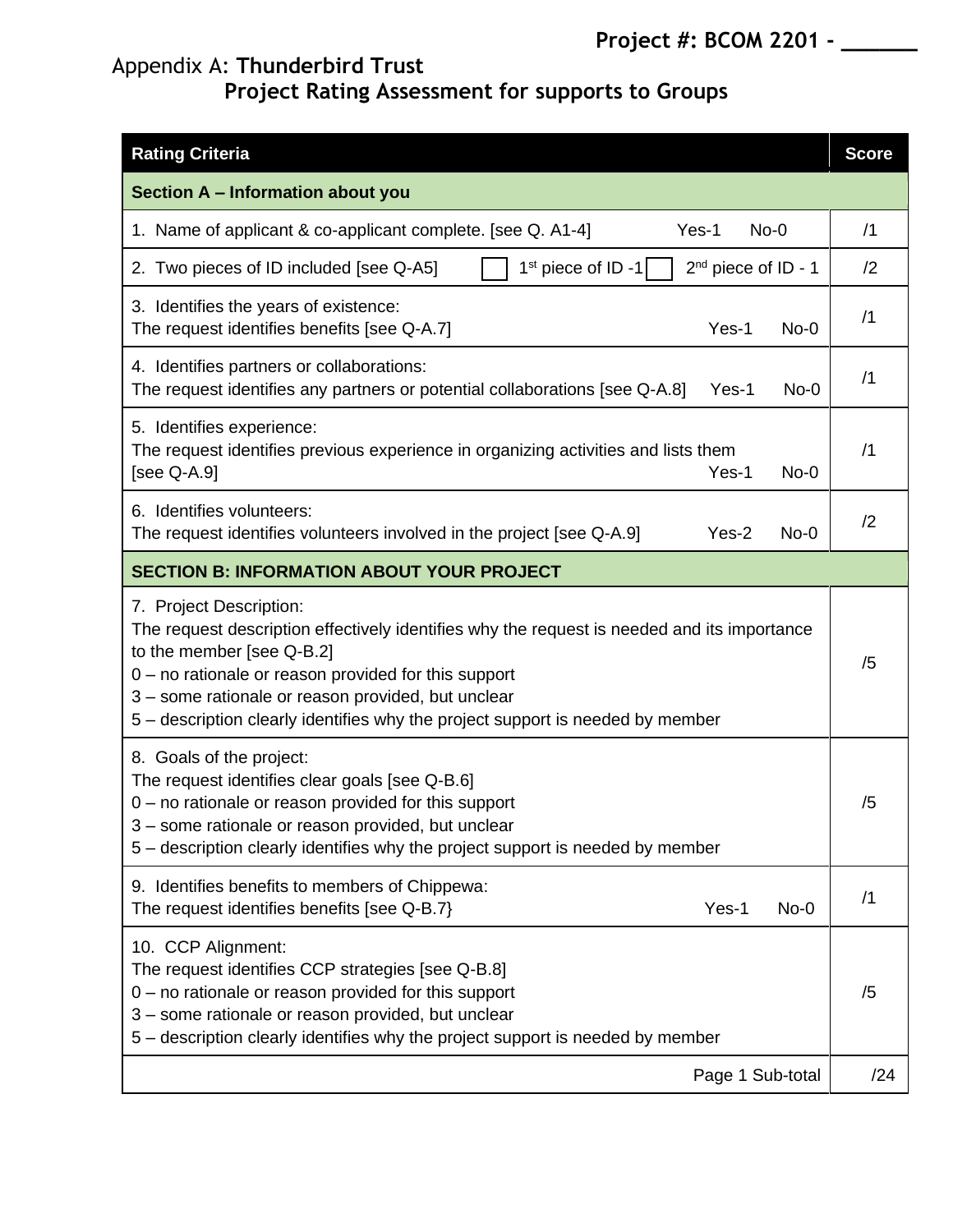### Appendix A: **Thunderbird Trust Project Rating Assessment for supports to Groups**

| <b>Rating Criteria</b>                                                                                                                                                                                                                                                                                                                                                                                                             | <b>Score</b> |
|------------------------------------------------------------------------------------------------------------------------------------------------------------------------------------------------------------------------------------------------------------------------------------------------------------------------------------------------------------------------------------------------------------------------------------|--------------|
| 11. Project beneficiaries:<br>The request identifies the individuals and groups that will benefit [see Q-B.9}<br>Yes-1<br>$No-0$                                                                                                                                                                                                                                                                                                   | /1           |
| <b>SECTION C: INFORMATION ON FINANCES &amp; BUDGET</b>                                                                                                                                                                                                                                                                                                                                                                             |              |
| 12. Matching Funds to date<br>The request identifies sources of funds raised and/or matching funds from other sources<br>$[Q-C182]$ :<br>0- No funds raised to date<br>3- minimum of 5% of value of project has been raised already<br>5- over 10% of budget has been fundraised to date                                                                                                                                           | /5           |
| 13. Proof of Matching Funds<br>The request provides proof of matching funds from other sources [Q-C1&2]: Yes-2<br>$No-0$                                                                                                                                                                                                                                                                                                           | /2           |
| 14. This project has activities planned in the future for raising additional funding as per<br>Sect. 6.2 of TT agreement [Q-C3]<br>0- no additional fundraising is planned<br>3 - one activity is planned to fundraise<br>5 - two or more activities are planned to fundraise                                                                                                                                                      | /5           |
| 15. Expense costs align with request description and provide a detailed breakdown of<br>specific costs that include quotes where possible. [Q-C4]<br>0 - Budget is not provided<br>1- Budget line items are included but do not describe specific costs<br>3 - Budget line items with some details<br>5- Budget aligns with project description, includes all aspects of activities, and provides<br>details of breakdown of costs | /5           |
| 16. Supporting documentation provided, including quotes [Q-C4]<br>Yes-2<br>$No-0$                                                                                                                                                                                                                                                                                                                                                  | /2           |
| 17. Recognition of Trust contributions:<br>The request identifies how it will recognize Trust contributions [see Q-B.9}<br>Yes-1<br>$No-0$                                                                                                                                                                                                                                                                                         | /1           |
| <b>SECTION D: Work Plan</b>                                                                                                                                                                                                                                                                                                                                                                                                        |              |
| 18. Work Plan:<br>The request identifies a clear work plan [see Q-D]<br>0 - no rationale or reason provided in work plan<br>3 - some information provided, but unclear<br>5 – workplan clearly identifies outcomes, activities and timelines                                                                                                                                                                                       | /5           |
| Page 2 Sub-total                                                                                                                                                                                                                                                                                                                                                                                                                   | /26          |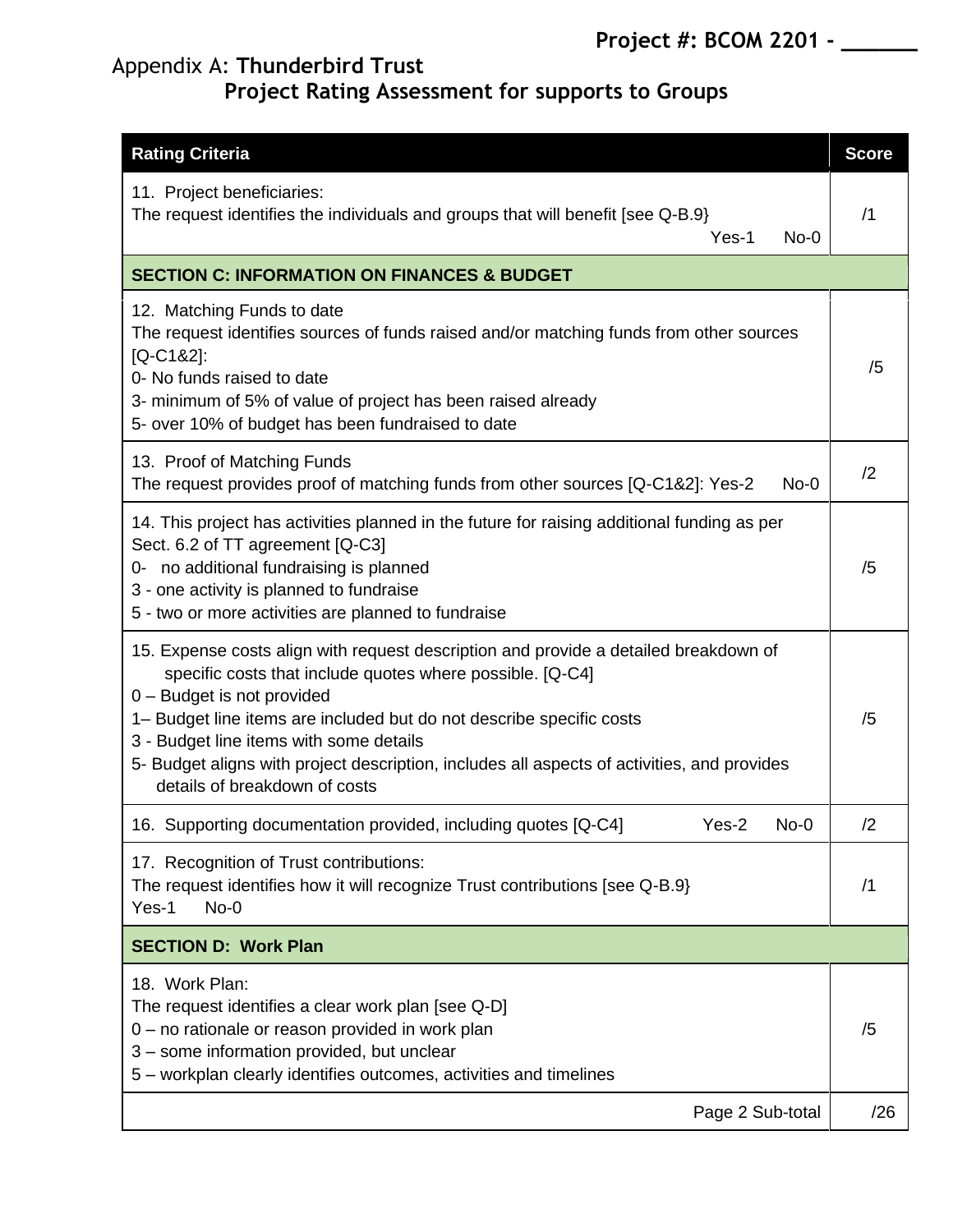# Appendix A: **Thunderbird Trust**

**Project Rating Assessment for supports to Groups**

| <b>Rating Criteria</b>                                                                                                                                                                                                                                                                                       | <b>Score</b> |
|--------------------------------------------------------------------------------------------------------------------------------------------------------------------------------------------------------------------------------------------------------------------------------------------------------------|--------------|
| <b>E: CHECKLIST</b>                                                                                                                                                                                                                                                                                          |              |
| $Yes-2$<br>19. The Group is recognized by Chief & Council on list or by letter.<br>$No-0$                                                                                                                                                                                                                    | /2           |
| 20. The applicant has provided letter(s) of support.<br>Yes-2<br>$No-0$                                                                                                                                                                                                                                      | /2           |
| <b>Project Intangibles</b>                                                                                                                                                                                                                                                                                   |              |
| 21. This project will provide an excellent story for the community and address an urgent<br>member's needs<br>$0$ – no rationale or reason provided for this support<br>3 - some rationale or reason provided, but unclear<br>5 – description clearly identifies why the project support is needed by member | /5           |
| <b>Signed Declaration</b>                                                                                                                                                                                                                                                                                    |              |
| 23. The applicant has signed off on the application consent & declaration.<br>$No-0$<br>Yes-1                                                                                                                                                                                                                | /1           |
| <b>Overall Score Application</b>                                                                                                                                                                                                                                                                             |              |
| 24. Trustees will score the overall application based on content and quality<br>1-10 – on a scale of 1-10 score the overall rating of the application.                                                                                                                                                       | /10          |
| Page 3 Sub-total                                                                                                                                                                                                                                                                                             | 120          |
| Page 2 Sub-total                                                                                                                                                                                                                                                                                             | /26          |
| Page 1 Sub-total                                                                                                                                                                                                                                                                                             | 124          |
| <b>Total Score</b>                                                                                                                                                                                                                                                                                           | /70          |